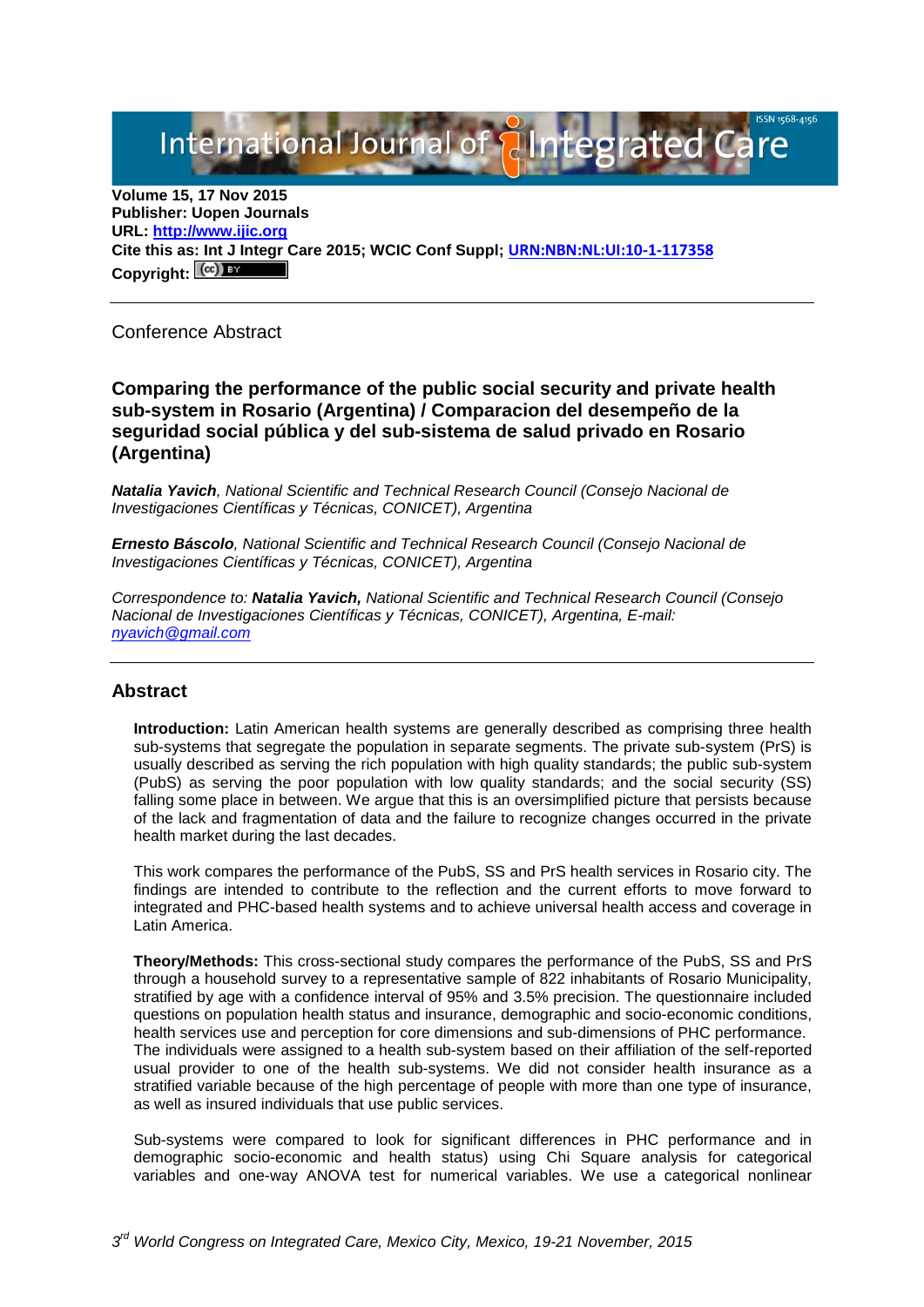principal components analysis (CATPCA) to create combinations between variables in order to explore the relationship between PHC dimensions.

**Results:** 39.3% of the population have their regular place of care in a PubS provider, 32.3% in the SS and 15.8% in the PrS. 35.8% of the PubS users have private or social security insurance, and 50.7% of the SS users have a private insurance. Within the PrS population there are two groups: one covered with a reduced basket of essential services and/or emergency services and another with a more comprehensive insurance.

We found significant differences among sub-systems for sex, age and socio-economic conditions, and for all performance dimensions except for unmet needs and utilization. All sub-systems have a high perceived health need and demand, and an significant rate of ambulatory consultations.

PubS had the best rate for individual, familiar and community orientation of care and appropriateness of care (use of the right place, provider and service), a strong rate for continuity of care and a poor rate for accommodation and comprehensiveness of care. PrS had the best rate for accommodation, strong results for comprehensiveness of care and a poor rate for continuity of care, healthcare orientation and appropriateness of care. The SS had the best rate for comprehensiveness and continuity of care, and a very good rate for the rest of the dimensions.

The CATPCA grouped the variables in two components in all samples: the first one around accommodation and the second integrating the rest of the dimensions. These components were negatively correlated in the PubS and PrS and non-correlated in the SS, so the CATPCA suggests the existence of a trade-off between access conditions to healthcare and the quality of the healthcare provided.

**Discussion:** None of the health sub-systems were found to be best or worse rated for all dimensions. Each one had different strengths and weaknesses. At a glance, the SS had the best performance, followed by the PubS with a stronger orientation to PHC principles, and weak access conditions and the PrS with an inverse performance. This ranking is explained by the fact that the PrS has penetrated into the low income population with cheap insurances, offering easy access to low quality services, thus gaining clients addressing the major weakness of the PubS.

**Conclusion:** It' necessary to review the conventional schemes by which Latin American health systems are described. Health sub-systems are not closed entities with parallel functioning. It's necessary to pay attention to their interrelated dynamics as it influences their shape and use (e.g. cross coverage, multi insurance). Further studies could compare health sub-systems performance in other Latin American settings and look at the organizational arrangements that determine their performance.

## **Conference abstract Spanish**

**Introducción:** los sistemas de salud de América Latina generalmente se describen como que comprenden tres subsistemas de salud que segregan a la población en segmentos separados. El sub-sistema privado (PRS) se describe generalmente como servicio a la población rica con altos estándares de calidad; el sub-sistema público (pubs) como servicio a la población pobre de con bajos estándares de calidad; y de la Seguridad Social (SS) que cae en algún lugar en el medio. Argumentamos que esto es una imagen simplificada que persiste a causa de la falta y la fragmentación de datos y la falta de reconocimiento de los cambios ocurridos en el mercado de la salud privada en las últimas décadas.

Este trabajo compara el desempeño de los servicios de salud PubS, SS y ERP en la ciudad de Rosario. Los hallazgos tienen por objeto contribuir a la reflexión y los esfuerzos actuales para avanzar a los sistemas de salud integrados y basados en la APS y para lograr el acceso universal de salud y la cobertura en América Latina.

**Teoría / Métodos:** Este estudio transversal compara el desempeño de los PubS, SS y PRS a través de una encuesta de hogares en una muestra representativa del Municipio de Rosario con 822 habitantes, estratificada por edad con un intervalo de confianza del 95% y el 3,5% de precisión. El cuestionario incluía preguntas sobre el estado de salud de la población y los seguros,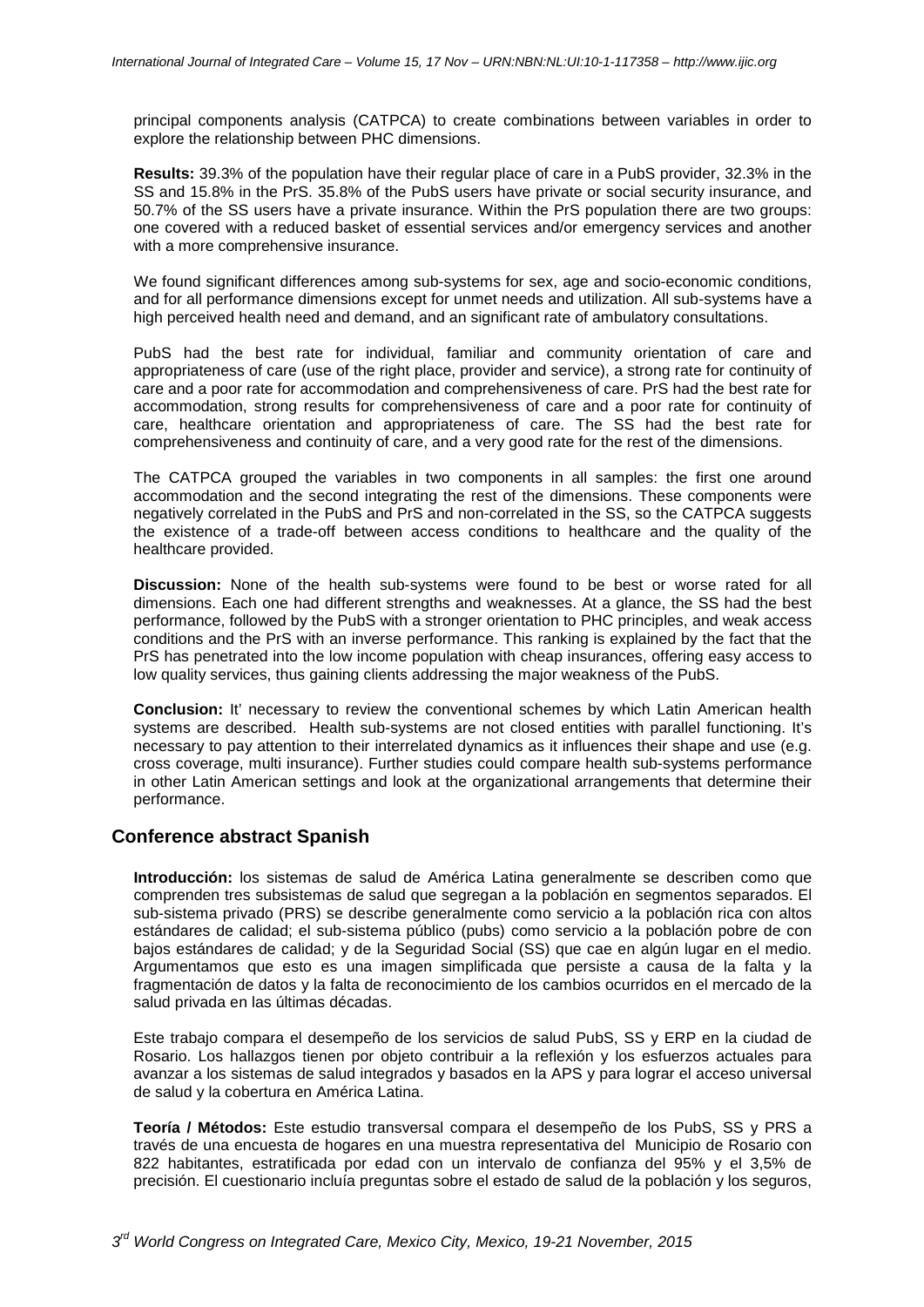las condiciones demográficas y socio-económicas, los servicios de salud el uso y la percepción de las dimensiones principales y sub-dimensiones del desempeño de la APS.

Los individuos fueron asignados a un sub-sistema de salud basado en su afiliación del proveedor habitual de auto-reporte de uno de los sub-sistemas de salud. No se consideró seguro de salud como una variable estratificada por el alto porcentaje de personas con más de un tipo de seguro, así como las personas aseguradas que utilizan los servicios públicos.

Los subsistemas se compararon para buscar diferencias significativas en el rendimiento de la APS y en el análisis de "Chi Cuadrado" demográfica socioeconómica y el estado de salud), utilizando para las variables categóricas y de una vía ANOVA para las variables numéricas. Utilizamos un análisis no lineal de componentes principales categórico (CATPCA) para crear combinaciones entre variables con el fin de explorar la relación entre las dimensiones de la APS.

**Resultados:** 39,3% de la población tienen su lugar habitual en la atención en un proveedor de pubs, 32,3% en el SS y el 15,8% en la ERP. 35,8% de los usuarios de pubs tienen seguro de la seguridad privada o social, y el 50,7% de los usuarios de las SS tienen un seguro privado. Dentro de la población PrS hay dos grupos: uno cubierto con una canasta reducida de los servicios esenciales y / o servicios de emergencia y otro con un seguro más completo.

Se encontraron diferencias significativas entre los subsistemas para el sexo, la edad y las condiciones socio-económicas, y para todas las dimensiones de desempeño a excepción de las necesidades no satisfechas y la utilización. Todos los subsistemas tienen una necesidad alta percepción de la salud y la demanda, y una tasa significativa de las consultas ambulatorias.

Pubs tenía la mejor tarifa para orientación individual, familiar y comunitaria de la atención y la adecuación de la atención (uso de el lugar correcto, el proveedor y el servicio), una fuerte tasa de continuidad de la atención y una tasa promedio para los hoteles y exhaustividad de la atención. PrS tenían la mejor tarifa para alojamiento, los fuertes resultados de integralidad de la atención y una tasa promedio para continuidad de la atención, la orientación de la salud y la adecuación de la atención. El SS tenía la mejor tarifa para integralidad y continuidad de la atención, y una muy buena tarifa para el resto de las dimensiones.

El CATPCA agrupa las variables en dos componentes en todas las muestras: el primero alrededor de alojamiento y el segundo integrar el resto de las dimensiones. Estos componentes se correlacionaron negativamente en los pubs y PRS y no correlacionados en las SS, por lo que el CATPCA sugiere la existencia de un equilibrio entre las condiciones de acceso a la asistencia sanitaria y la calidad de la asistencia sanitaria prestada.

**Discusión:** Ninguno de los sub-sistemas de salud resultaron ser mejor o peor clasificado para todas las dimensiones. Cada uno tenía diferentes puntos fuertes y débiles. A primera vista, las SS tuvo el mejor desempeño, seguido de los pubs con una mayor orientación a los principales de la APS, y las condiciones de acceso débiles y la ERP con una actuación inversa. Este ranking se explica por el hecho de que la ERP ha penetrado en la población de bajos ingresos con seguros baratos, con fácil acceso a los servicios de baja calidad, así ganando clientes que abordan la mayor debilidad de los pubs.

**Conclusión:** Es necesario revisar los esquemas convencionales mediante el cual se describen los sistemas de salud de América Latina. Sub-sistemas de salud no están cerradas las entidades con funcionamiento paralelo. Es necesario prestar atención a sus dinámicas interrelacionadas, ya que influye en su forma y su uso (por ejemplo, la cobertura de cruz, multi seguros). Otros estudios podrían comparar el rendimiento de los subsistemas de salud en otros escenarios de América Latina y mirar las disposiciones organizativas que determinen su rendimiento.

## **Keywords**

**health care quality; access and evaluation; healthcare reform; integrated health care systems; primary health care / calidad de la atención de salud; acceso y la evaluación; reforma de salud; sistemas de salud integrados; primeros auxilios**